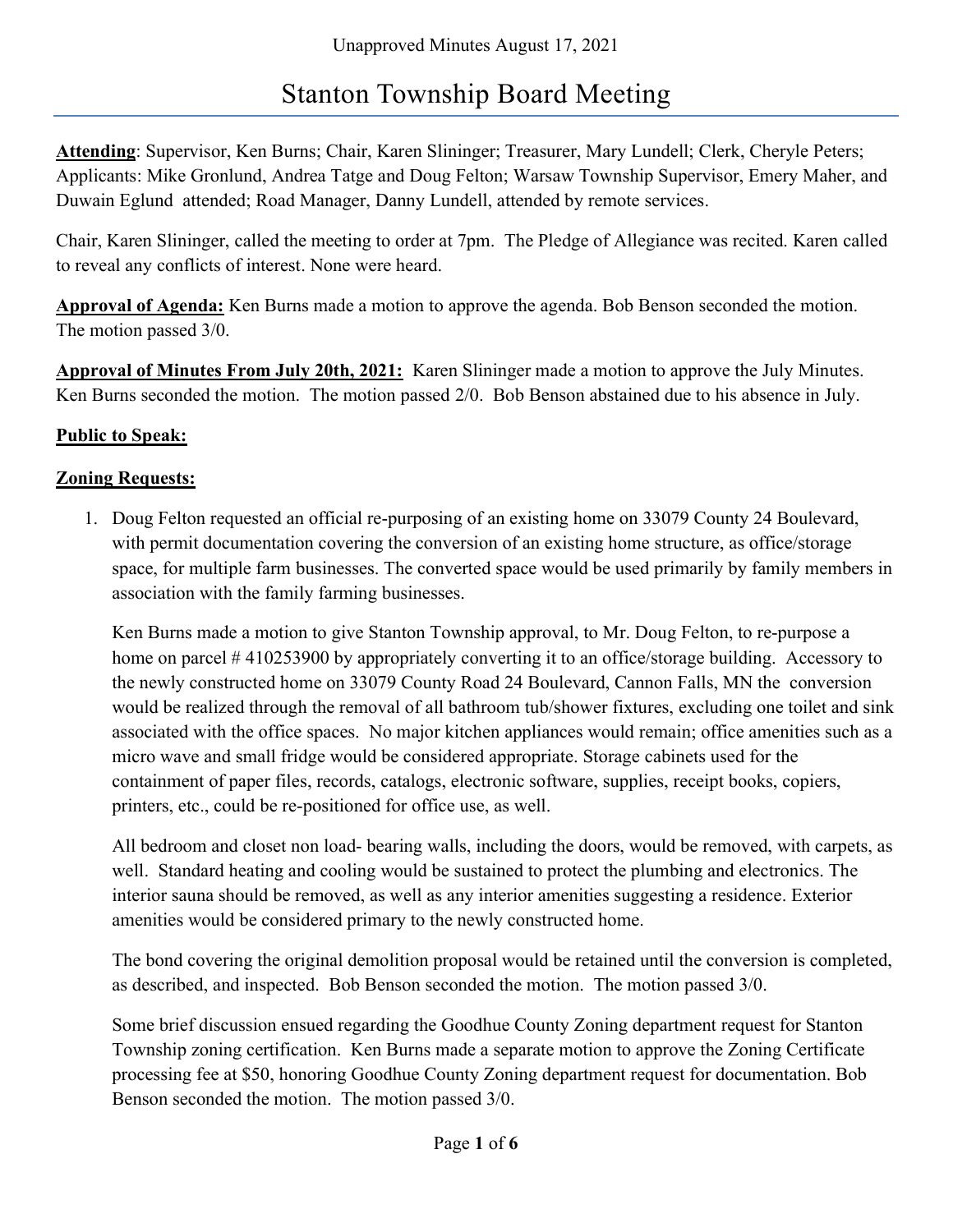Mr. Felton issued a check, to the township, for the offered amount of \$50 toward administrative costs. He thanked the township for its consideration.

2. Mike Gronlund, 7501 West 101<sup>st</sup> Street #311 Bloomington, MN 55438, requested a Zoning Certificate for a re-build on Parcel #411800350, 1.50 acre. The single structure, 42x32 would be sited in a Residential Zoning district, 15ft on sides and 30ft on the rear. Front setbacks would be honored at App. 227 ft.

Karen Slininger made a motion to approve the request to construct one improved storage building, 1344sq ft on the site, displacing the two sheds of lesser quality. Bob Benson seconded the motion. The motion passed 3/0.

Clerk's Report: Cheryle reported that she had recorded the Sandstrom CUP with Goodhue County; she reported that she is in the process of collecting signatures to update the pertinent minutes from 2021, for the Goodhue County CUP.

Cheryle reported that she had applied for the ARPA offering. Some brief discussion ensued regarding an amount. One half would be disbursed this year with the other half coming next year. The total amount was estimated at \$127,000.

She reported that there had been nothing in the mailbox regarding Minesota Unemployment Insurance. Mary stated that she had everything, on line, which she would need for payroll purposes. Bob Benson made a motion to accept the Clerk's Report. Ken Burns seconded the motion. The motion passed 3/0. Karen Slininger made a motion to approve the request to construct one im<br>
1344sq ft on the site, displacing the two sheds of lesser quality. Bob Bense<br>
motion passed 3/0.<br> **Lerk's Report:** Cheryle reported that she had re

| $R$ e c e $1$ p t s       | \$128,710.02 |
|---------------------------|--------------|
| Disbursed                 | \$18,896.26  |
|                           |              |
|                           |              |
| Ending Balance            | \$307,451.73 |
| Ending Balance July, 2020 | \$279,109.45 |
|                           |              |
|                           |              |

# Beginning Balance \$197,637.97

## Treasurer's Report:

Mary recited the township's "receipts and disbursements", July1-31st, 2021, including a total. She then submitted the Cash Control Report and Statement of Receipts, Disbursements and Balances (Schedule 1 YTD) and requested that the supervisors sign it. They did so. The Clerk's reconciliation of the bank statement and Cash Control Report were submitted for Supervisors' review and signature, as well. 1344sq ft on the site, displacing the two sheds of lesser quality. Bob Benson seconded the<br>
motion passed 3/0.<br>
Lerk's Renort: Cheryle reported that she had recorded the Sandstrom CUP with Goodhue Count<br>
perperted that sh eported that she is in the process of collecting signatures to update the pertinent minutes from 202<br>
ioodhue County CUP.<br>
Neryle reported that she had applied for the ARPA offering. Some brief discussion ensued regard<br>
m Ending Balance States and Solution of Decision and Conduct Counter Counter Counter Counter (Section 2020 and Counter that the balance of the MPA offering. Some brief discussion ensued regards<br>
is stimulated at \$127,000.<br>

A brief year to date review, of historic Fund balances, was made. The monthly Ending Balance for July, 2020 was noted as \$279,109.45.

Treasurer Lundell reviewed revenues as mostly receipts from the first half of the property taxes in the amount of \$128,083.26 and the township aid as \$587.00.

Bob Benson made a motion to approve the Treasurer's Report. Ken Burns seconded the motion. The motion passed 3/0.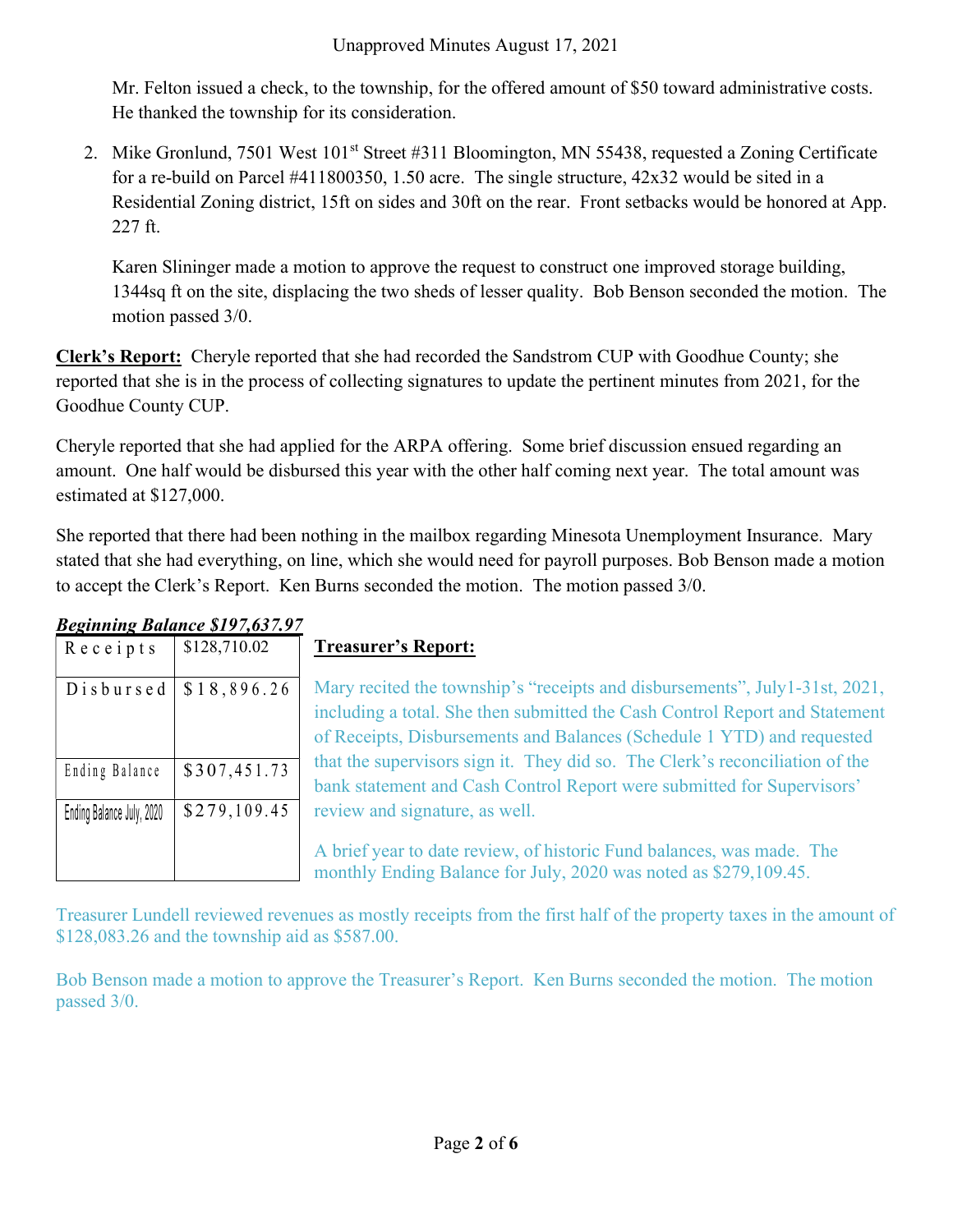#### Unapproved Minutes August 17, 2021

**Building Report:** Ken Burns reported that he had installed the flag light bulb onto the west side of the town hall building. He offered a photo; the appearance of the flag is improved, however, the bulb is a bit bright from certain approaches. A reflector was suggested as a viable alternative for the issue of compliance, related to road glare.

Ken reported that he had contacted the bulb producer to question the width of the beam ratio. At this date, he had received no response. It is possible that a different beam ratio would be a better application. Ken requested a second look into a reflector solution, with Danny's assistance.

Cheryle reported that the flag is also in need of some hardware replacement; a clip is broken and the flag is attached to the rope at only one end. Danny agreed to inspect the flag hardware and make the necessary purchase.

Karen Slininger made a motion to accept the Building Report. Bob Benson seconded the motion. The motion passed 3/0.

Road Report: Danny reported that he traditionally, does some fall prepping with additional gravel. Bob Benson suggested waiting for some rain to help settle the dust. Danny also reported that there are some potholes on Goodhue Avenue near the Rice County line that need gravel.

Danny stated that he has been searching for a vendor to contract for chemical spraying of the Rights of Way. So far, he has not located anyone to do such work. He stated that he would continue to look for someone willing. Hopefully, the work could be planned for next summer. Ken Burns made a motion to accept the Road Report as stated. Bob Benson seconded the motion. The motion passed 3/0.

1. **Old Business:** Chair, Karen Slininger, shifted the order of the "Old Business" category and invited Mr. Maher, Chair Warsaw Township and Duwain Eglund, Warsaw Township, to the podium regarding a maintenance agreement for 340<sup>th</sup> Street Way. Discussion ensued regarding some historical township line road maintenance agreements and operations. Discussion ensued regarding the status of 340<sup>th</sup> Street Way; was it a township road? Mr. Maher contended that Warsaw Township had maintained 340<sup>th</sup> Street Way, alone, for many years.

Discussion ensued regarding negotiation of Warsaw Township's proposed charges for maintenance of 340<sup>th</sup> Street Way. Mr. Maher insisted that the proposed amount of \$2,200 per year was justified. The township had counter offered \$1, 500 per year, unacceptable to Warsaw Township. Ken Burns defended the amount of the counter offer. Chair Slininger requested public information regarding Warsaw Township's accounting for road and bridge expenses.

Mr. Maher questioned Stanton Township's unwillingness to provide shared maintenance services.

Danny Lundell inquired about the construction status of two turnaround areas, at boundary areas. Mr. Maher stated that both areas are in process; one is pending discussion with a land owner. Completion was expected to occur in the fall.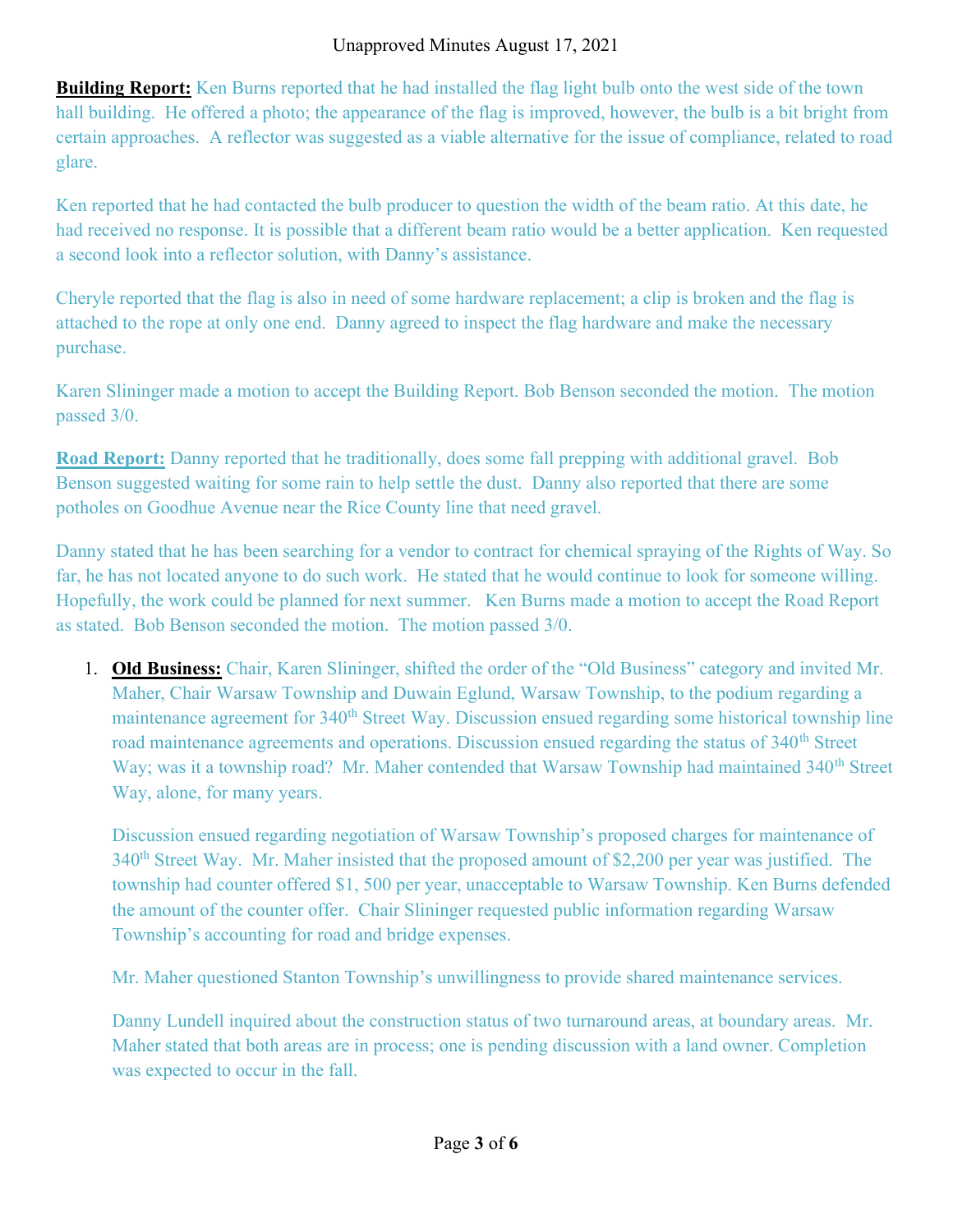#### Unapproved Minutes August 17, 2021

Further negotiations ensued regarding line road maintenance of 340<sup>th</sup> Street Way. Warsaw Township representatives indicated that they were agreeable to alternating all maintenance, year by year, comparable to the agreement that Stanton Township carries with Northfield Township.

Mr. Lundell declined, via Zoom, indicating that the demand for his time was already high during plow season. Ken Burns stated that the township maintains 32.57 miles of roadway.

Ken Burns noted that the township currently does not employ a second plow driver. Some discussion ensued regarding "stand by" pay for plow drivers.

Bob Benson made a motion to pay Warsaw Township \$2000, for one year, in exchange for line road maintenance services rendered on 340<sup>th</sup> Street Way. Ken Burns seconded the motion. Discussion ensued regarding a request for the logging of Warsaw Township hours, for the sake of maintenance records. The motion passed 3/0.

Bob Benson made a motion to extend the line road agreement to a five year period at \$2000 per year. Karen Slininger seconded the motion. The motion passed 3/0.

Chairman Maher thanked the Town Board.

2. Chair Slininger shifted the order of "Old Business" and called Hannah Regenscheid to the podium to make her request for maintenance on 323<sup>rd</sup> Street and perhaps a traffic sign on 59<sup>th</sup> Avenue Way or  $323<sup>rd</sup>$ .

Discussion ensued regarding a review for maintenance of 323<sup>rd</sup> Street to the curve; maintenance was recommended. Bob Benson made a motion to direct maintenance for 323<sup>rd</sup> Street to the curve; Ken Burns seconded the motion. The motion passed 3/0.

Some discussion occurred regarding traffic control at the convergences of  $60<sup>th</sup>$  Avenue Way,  $59<sup>th</sup>$ Avenue Way and 323<sup>rd</sup> Street. No signage was recommended, per the township standard.

3. Levy Certification was discussed briefly in light of the Minnesota Department of Transportation decline to award, to Stanton Township, a Local Road Improvement Program grant award. Ken Burns asserted that the township was ranked third for Levy dollars relative to township population and recommended a restoration to the amount of the levy certified in 2020, \$240,000. He noted that the township has historically been able to accommodate its needs. Due to Bob Benson's absence, the vote had been postponed out of courtesy.

Ken Burns made a motion to certify the 2022 Levy at the pledged amount of \$240,000, because the Oxford Mill Road project had not been awarded a grant. Bob Benson seconded the motion. The motion passed 3/0.

4. Bob Benson reviewed the Ellingson claim for the Town Board noting the expanded scope of the proposed work. Ken Burns asserted that the invoice for the work quoted at \$1500 actually came in at over \$5000. He stated his surprise; regardless of the value of the work, Chair Slininger noted that in the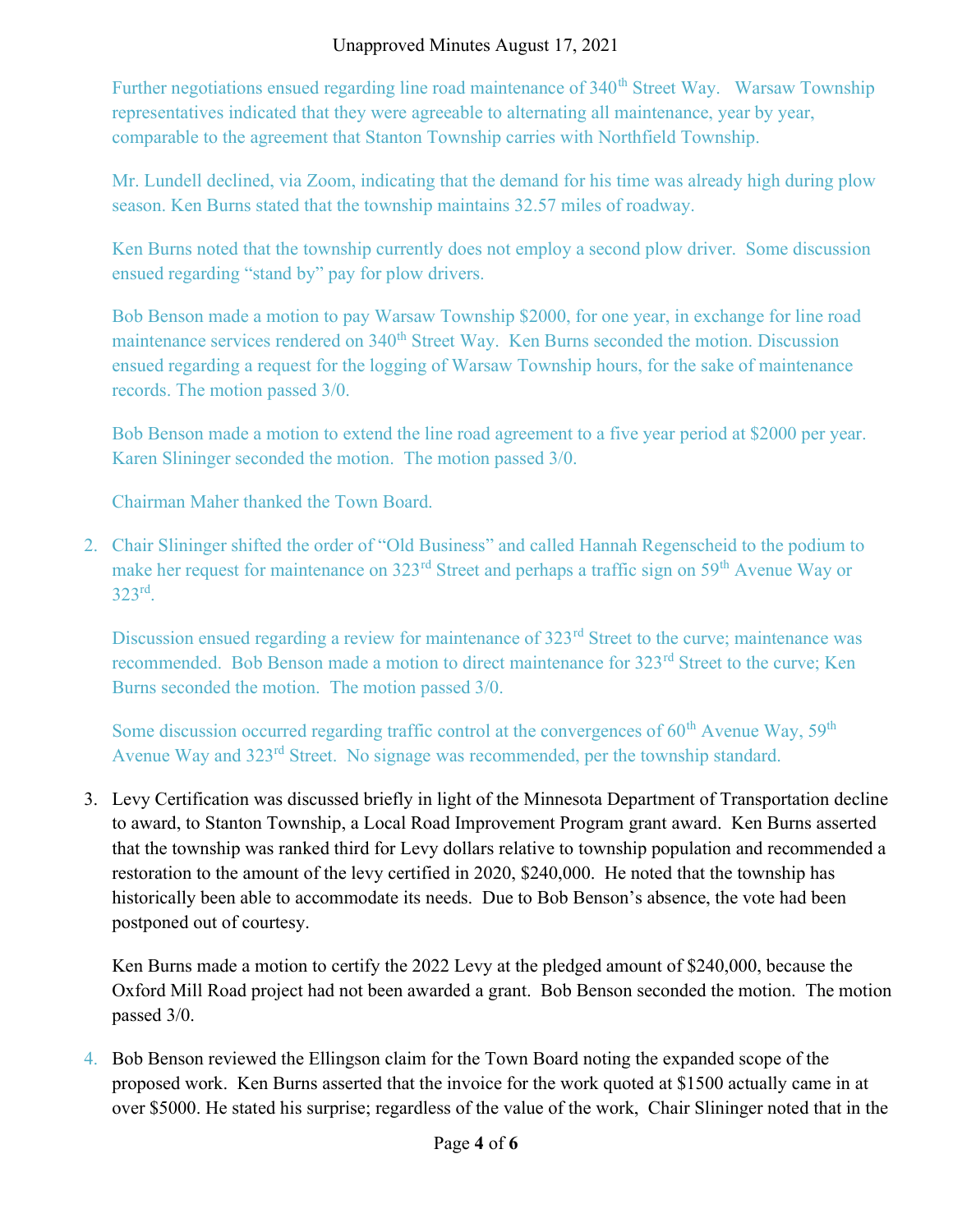future, new quotes should be secured and brought to the table for a vote, thus honoring the "not to exceed" clause in the motions.

#### New Business:

1. Planning Commission Chair, Hannah Regenscheid, stated that she is planning to move to a home along the boundary of Stanton Township and Cannon Falls Township. Discussion ensued regarding residency requirements for appointments made to the Stanton Township Planning Commission. No statutes were cited and no Stanton Township Ordinance prohibits the appointments outside of township residency. According to General Counsel, Karl Christian-Johannesen from the Minnesota Association of Townships, the decision would be up to the discretion of the Town Board supervisors.

Ken Burns complimented Hannah on her excellent service to the township, and also, expressed his concern that official township representatives should reside within the township. Hannah disclosed that she was not certain when the move would actually take place. She offered to serve on the Planning Commission until it is no longer appropriate.

2. Karen Slininger reported on the road counter results provided courtesy of Goodhue County Public Works. The counter was used for one week counting 2057 vehicles; Monday thru Friday 300 per day; Saturday and Sunday 200-250.

Discussion ensued regarding the importance of chloride applications. Discussion ensued regarding the comparison of other township roads.

**Ordinance Review**: Solar Review continues to workshop; recent discussions took place on the subjects of aesthetics and general safety.

Upcoming Meetings: Township Tuesday Conference Calls are scheduled first and third Tuesdays at 10am for township officers. Join by phone: (571) 317-3117 or Toll Free 1-866-899-4679. Access code is 659-961- 501.OR join us by computer, tablet, or smart phone: https://www.gotomeet.me/LeslieRosedahl/townshiptuesday (Make sure to have the GoToMeeting App installed).

MAT Annual Meeting and Educational Conference, September 9-11th, 2021 will be conducted remotely.

## Reports of Meetings Attended: MAT's District 4 Meeting

MAT District 4 (Carver, Dakota, Goodhue, Le Sueur, McLeod, Nicollet, Rice, Scott, and Sibley counties):

WHEN: Wednesday, August 11, 2021 TIME: 6:30-7:00 PM: (OPTIONAL) Opportunity to meet individually with MAT staff for questions. 6:30 PM: Registration and dinner 7:30 PM: Meeting WHERE: VFW Post 5727 Stary-Yerka 25 E 1st Street Zumbrota, Goodhue County